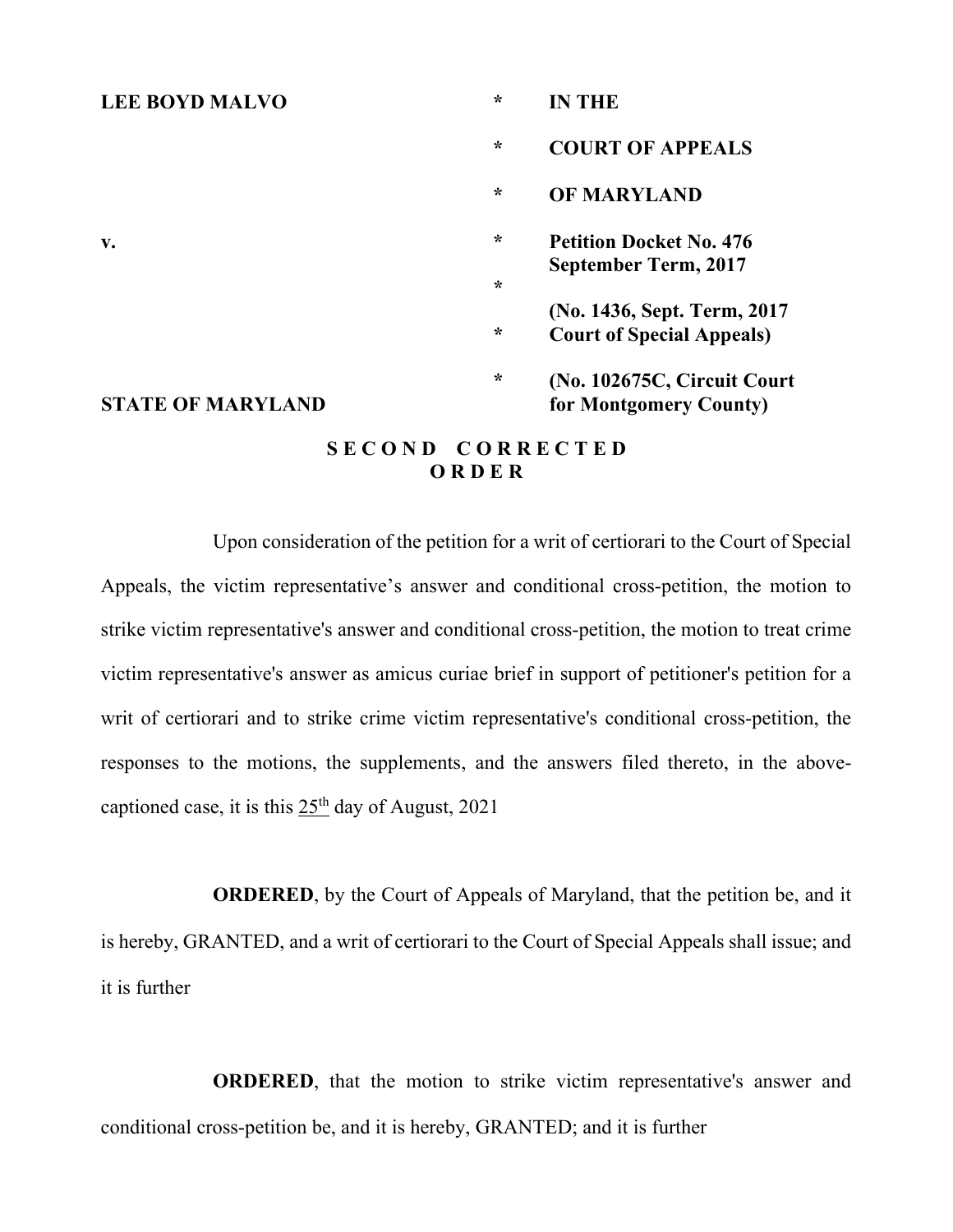**ORDERED**, that the motion to treat crime victim representative's answer as amicus curiae brief in support of petitioner's petition for a writ of certiorari and to strike crime victim representative's conditional cross-petition be, and it is hereby, GRANTED; and it is further

**ORDERED**, that the Victim's Representative, Nelson Rivera, may file an *amicus curiae* brief, which shall be filed on or before the same date the brief of the respondent is due; and it is further

**ORDERED**, that said case shall be transferred to the regular docket as No. 29, September Term, 2021 (COA-REG-0029-2021); and it is further

**ORDERED**, that counsel shall e-file briefs and printed record extract in accordance with Md. Rules 8-501, 8-502, 20-403, 20-404 and 20-406, record extract to be filed on or before October 4, 2021; appellee's brief to be filed on or before November 3, 2021; and it is further

**ORDERED**, that this case shall be set for argument during the January session of Court.

> /s/ Mary Ellen Barbera Chief Judge